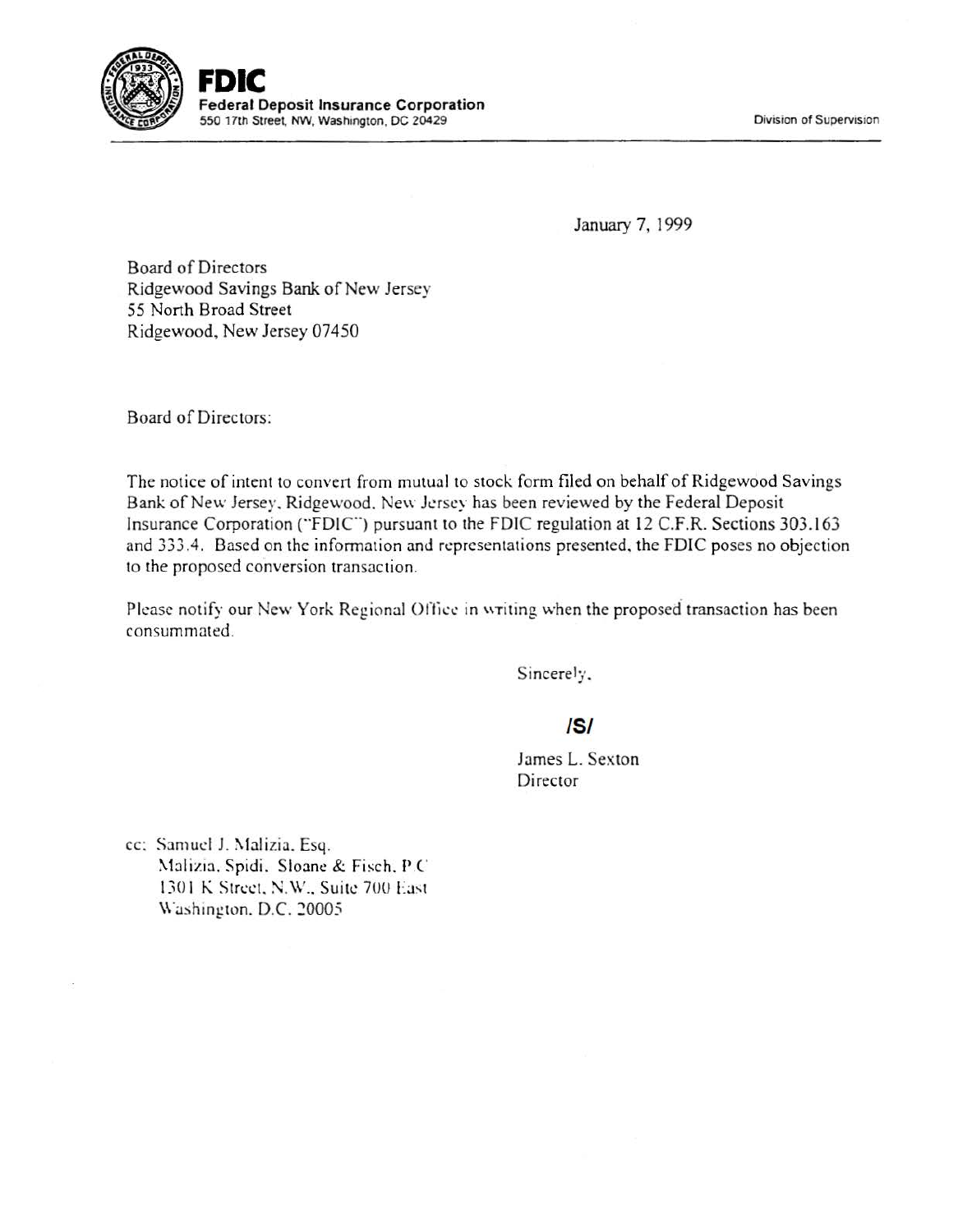## FEDERAL DEPOSIT INSURANCE CORPORATION

Ridgewood Savings Bank of New Jersey Ridgewood, Bergen County, New Jersey

Application for Consent to Merge to facilitate a conversion from a Mutual Savings Bank to a Stock Savings Bank

## ORDER AND BASIS FOR CORPORATION APPROVAL

Pursuant to Section 18(c) and other provisions of the Federal Deposit Insurance Act ("FDI Act"), an application has been filed on behalf of Ridgewood Savings Bank of New Jersey, Ridgewood, New Jersey ("Ridgewood"), a New Jersey chartered mutual savings bank for the FDIC's consent to merge with an interim New Jersey chartered stock savings bank ("Stock Bank"). Ridgewood is currently a Savings Association Insurance Fund ("SAIF") member. with total assets of \$242.780,000 and total deposits of \$199.530,000 as of June 30, 1998.

This transaction is the result of the ''Ridgewood Savings Bank of New Jersey Plan of Reorganization From a Mutual Savings Bank to a Mutual Holding Company and Stock Issuance Plan" ("Plan"). Pursuant to the Plan. Ridgewood will: (i) convert to a New Jersey chartered stock savings bank ("Stock Bank") that will succeed to all the rights and obligations of Ridgewood: (ii) establish a middle-tier New Jersey stock holding company. Ridgewood Financial. Inc. ("RFI"), which will own 100 percent of the common stock of the Stock Bank: and (iii) establish a New Jersey mutual holding company, Ridgewood Financial, MHC, ("MHC"), which will own at least a majority of RFI's common stock. Concurrent with the reorganization, RFI intends to offer for sale up to 47 percent of its common stock on a priority basis to qualifying depositors and an Employee Stock Ownership Plan. The proposed transaction per se will not alter the competitive structure of banking in the market currently served by Ridgewood. Ridgewood's principal office will remain at 55 North Broad Street. Ridgewood. New Jersey. Notice of the proposed transaction, in a form approved by the FDIC. has been published pursuant to the FOI Act.

A review of available information. including the Community Reinvestment Act ("CRA") Statement of Mutual Institution discloses no inconsistencies with the purposes of the CRA. Ridgewood is expected to continue to meet the credit needs of its entire community, consistent with safe and sound operation of the institution.

In connection with the application. the FDIC has taken into consideration the financial and managerial resources and future prospects of the resultant Stock Bank, and the convenience and needs of the community to be served. Having found favorably on these statutory factors and having considered other relevant information. including any reports on the competitive factors furnished by the Comptroller of the Currency, the Board of Governors of the Federal Reserve System, the Office of Thrift Supervision, or the Attorney General of the United States, it is the FDIC's judgement that the application should be and hereby is approved, subject to the following conditions: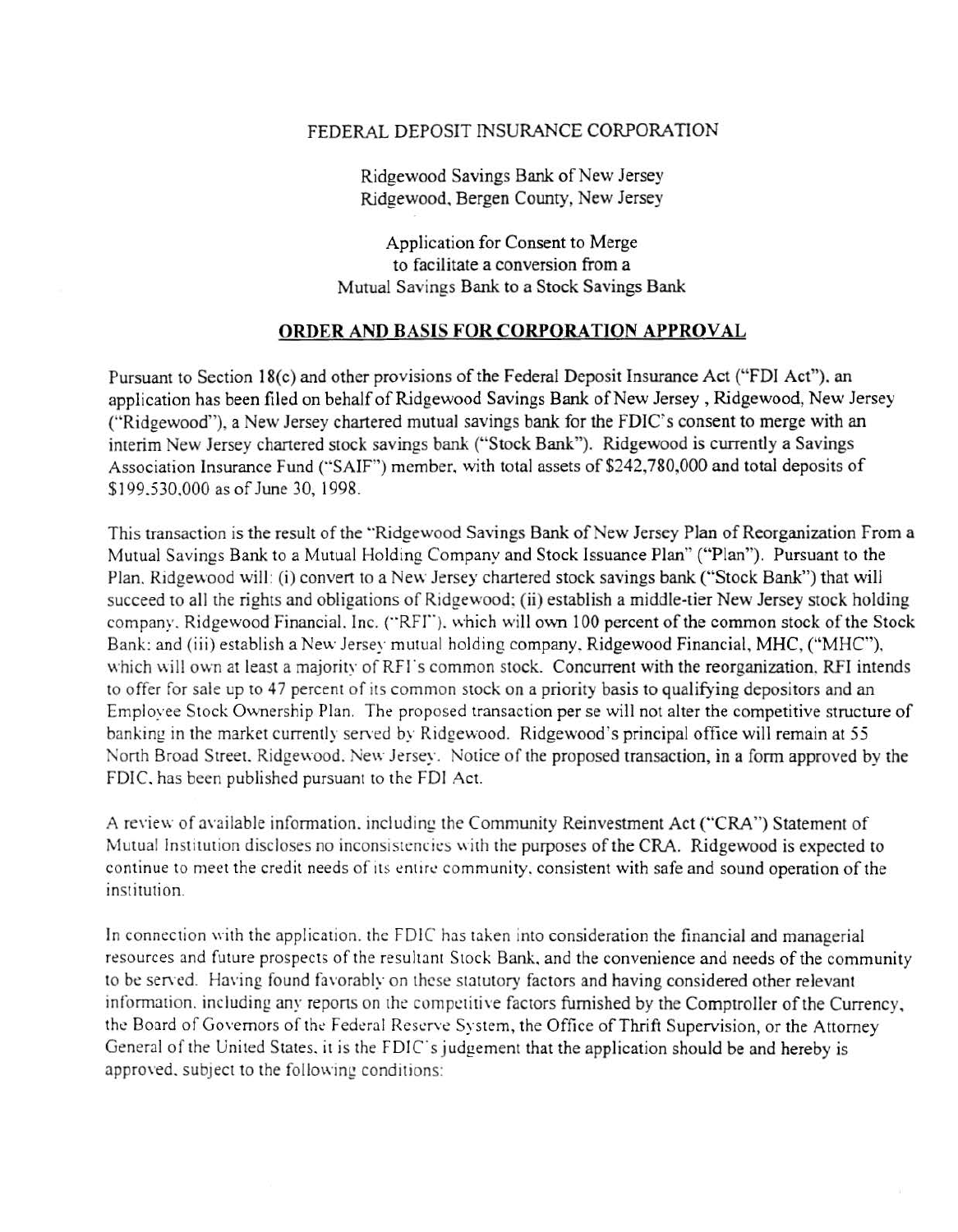- (1) The proposed transaction may not be consummated unless the Plan receives prior approval by an affirmative vote of a majority of the votes eligible to be cast at a special meeting of Ridgewood's voting participants;
- (2) The proposed transaction may not be consummated unless and until the FDIC issues a non-objection letter to the Plan filed on behalf of the applicant pursuant to 12 C.F.R. Sections 303.160-303.164 of the FDIC's Rules and Regulations concerning the mutual-to-stock conversion portion of the transaction;
- (3) The proposed transaction may not be consummated unless and until the resultant Stock Bank has authority to conduct a banking business, and that its establishment and operation as a stock savings bank have been fully approved by the New Jersey Department of Banking and Insurance, and that the applications by the mutual holding company and the middle-tier stock holding company to become bank holding companies are approved by the Board of Governors of the Federal Reserve System;
- (4) Any changes in proposed management, including the board of directors or proposed ownership (10 percent or more of the stock and new acquisitions of or subscriptions to 10 percent or more of the stock), will render this approval null and void unless such proposal is approved by the Regional Director (Supervision) of the FDIC's New York Regional Office prior to the consummation of the proposed transaction;
- ( 5) The transaction being consummated not less than fifteen calendar days after the date of this Order or later than six months after the date of the Order. unless such period is extended for good cause by the FDIC:
- (6) Prior to a sale. transfer. or disposition of any shares of Ridgewood by the MHC to any person (including any Employee Stock Ownership Plan). or a conversion of the mutual holding company to stock form. MHC will provide written notification to the FDIC and provide the FDIC with copies of all documents filed with state and federal banking and /or securities regulators in connection with any such sale, transfer. disposition. or conversion:
- (7) That. should any shares of the! stock of RFI or the Stock Bank be issued to persons other than MHC, any dividends waived by MHC must be retained by RFI or the Stock Bank and segregated. earmarked. or otherwise identified on the books and records of RFI or the Stock Bank: such amounts must be taken into a account in any valuation of the institution and factored into the calculation used in establishing a fair and reasonable basis for exchanging shares in any subsequent conversion of MHC to stock fonn: such amounts shall not be available for payment to or the value thereof transferred to minority shareholders, by means including through dividend payments or at liquidation.